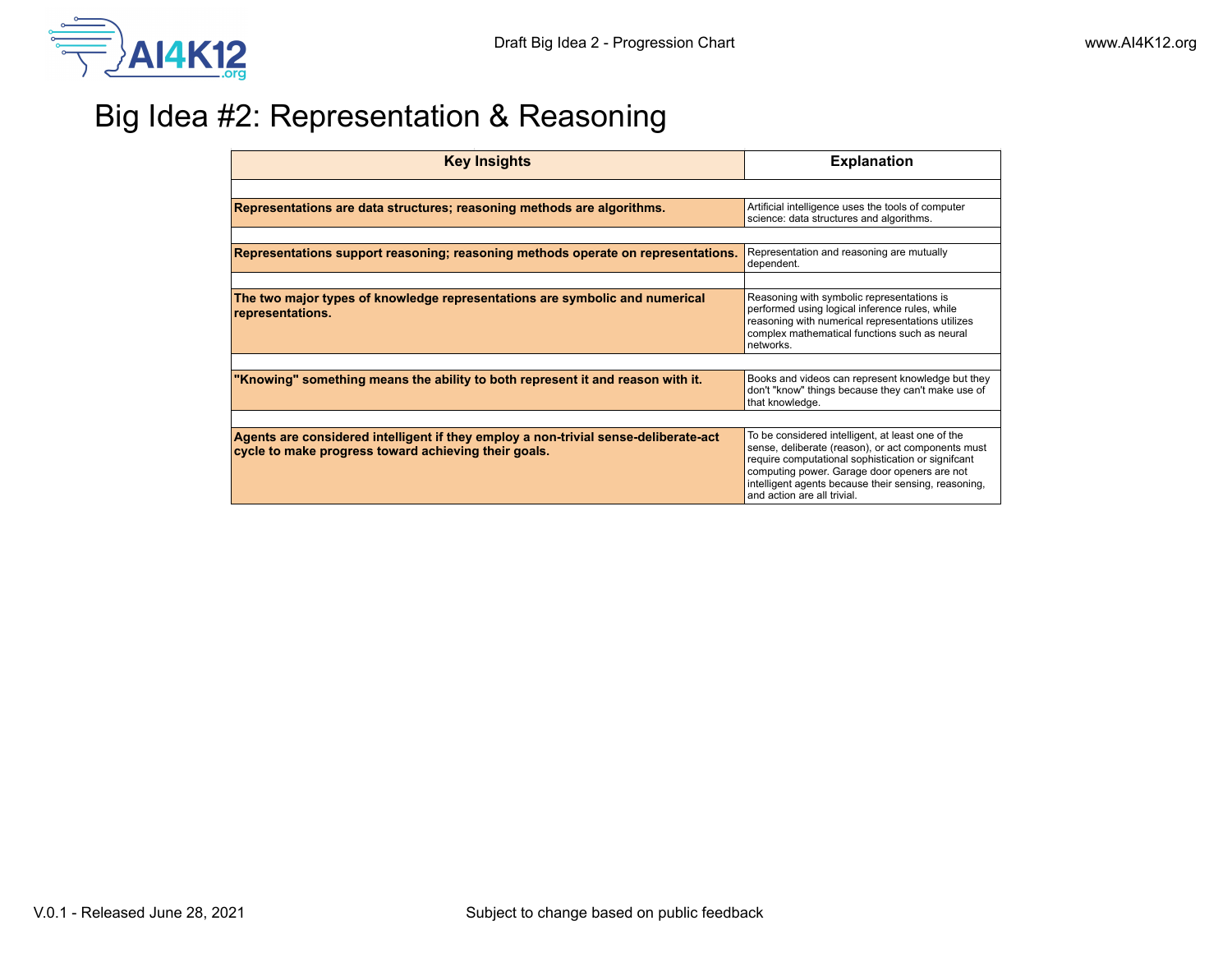

| Big Idea #2: Representation and Reasoning                          |                                                                                                                                                                                                                                                                                                                                                                                                                                                                       | Computers maintain representations of<br>the world and use them for reasoning.                                                                                                                                                                                                                                                                                                                                                                                                                                                                                                                                                                                            | LO = Learning Objective: What students should be able to do.<br>EU = Enduring Understanding: What students should know.<br>Unpacked descriptions are included when necessary to illustrate the LO or EU                                                                                                                                                                                                                                                                                                                                                                                                                                                                                                                                                                                                                                                                                                                                                          |                                                                                                                                                                                                                                                                                                                                                                                                                                                                                                                                                                                                                                                                                                                                                                                                                                                                                                                                                                                                                                                                                                                                                                |
|--------------------------------------------------------------------|-----------------------------------------------------------------------------------------------------------------------------------------------------------------------------------------------------------------------------------------------------------------------------------------------------------------------------------------------------------------------------------------------------------------------------------------------------------------------|---------------------------------------------------------------------------------------------------------------------------------------------------------------------------------------------------------------------------------------------------------------------------------------------------------------------------------------------------------------------------------------------------------------------------------------------------------------------------------------------------------------------------------------------------------------------------------------------------------------------------------------------------------------------------|------------------------------------------------------------------------------------------------------------------------------------------------------------------------------------------------------------------------------------------------------------------------------------------------------------------------------------------------------------------------------------------------------------------------------------------------------------------------------------------------------------------------------------------------------------------------------------------------------------------------------------------------------------------------------------------------------------------------------------------------------------------------------------------------------------------------------------------------------------------------------------------------------------------------------------------------------------------|----------------------------------------------------------------------------------------------------------------------------------------------------------------------------------------------------------------------------------------------------------------------------------------------------------------------------------------------------------------------------------------------------------------------------------------------------------------------------------------------------------------------------------------------------------------------------------------------------------------------------------------------------------------------------------------------------------------------------------------------------------------------------------------------------------------------------------------------------------------------------------------------------------------------------------------------------------------------------------------------------------------------------------------------------------------------------------------------------------------------------------------------------------------|
| Concept                                                            | $K-2$                                                                                                                                                                                                                                                                                                                                                                                                                                                                 | $3-5$                                                                                                                                                                                                                                                                                                                                                                                                                                                                                                                                                                                                                                                                     | $6 - 8$                                                                                                                                                                                                                                                                                                                                                                                                                                                                                                                                                                                                                                                                                                                                                                                                                                                                                                                                                          | $9 - 12$                                                                                                                                                                                                                                                                                                                                                                                                                                                                                                                                                                                                                                                                                                                                                                                                                                                                                                                                                                                                                                                                                                                                                       |
| <b>Representation</b><br>(Abstraction)<br>$2-A-i$                  | LO: Construct a map of a home, school, or<br>neighborhood.<br><b>EU:</b> The map is not the territory. A map is a<br>representation of a territory.                                                                                                                                                                                                                                                                                                                   | LO: Demonstrate how different styles of map capture<br>different aspects of the world.<br>EU: Maps can be geometrically accurate or just show<br>which places are reachable from which other places<br>(topology). They can contain many types of information,<br>such as the names and sizes of cities and towns, or the<br>types of roads connecting them.<br><b>Unpacked:</b> Self-driving cars rely on road maps to plan<br>their routes. Subway, train, and bus route maps may be<br>either geometric or topological.                                                                                                                                                | LO: Show how a game board (e.g., tic-tac-toe, Chutes LO: Describe how to represent a concept as a<br>and Ladders, Monopoly, chess) can be represented<br>by a description in plain language.<br><b>EU:</b> The essential information in a game board is the superconcepts and defining its properties, some<br>set of squares that make up the board, the<br>relationships among those squares, and the positions<br>of the pieces.<br><b>Unpacked:</b> Game playing programs operate on<br>abstract representations of boards. A chess program<br>knows the ranks and files of all 64 squares, but does<br>not represent properties of a physical board such as<br>its dimensions or the material it is made of.                                                                                                                                                                                                                                                | schema.<br><b>EU:</b> a schema describes a concept by listing its<br>of which may be inherited from superconcepts.<br>Examples can be found at schema.org.<br><b>Unpacked:</b> millions of web sites use schema<br>representations to make information intelligible to<br>Al programs that utilize knowledge graphs, such<br>as search engines and recommender systems.<br>Examples include schemas for businesses such<br>as restaurants, and schemas that describe<br>creative works such as books, movies, and<br>television series.                                                                                                                                                                                                                                                                                                                                                                                                                                                                                                                                                                                                                        |
| <b>Representation</b><br>(Symbolic<br>representations)<br>$2-A-ii$ | LO: Give examples of symbols you encounter in<br>daily life.<br><b>EU:</b> Concepts can be represented using symbols<br>in place of words.<br><b>Unpacked:</b> Examples of symbols include male and<br>female signs on restrooms, emojis, the<br>clubs/diamonds/hearts/spades suits in a deck of<br>cards, the dollar and cents signs for currency, red<br>octagons for stop signs, and the "Mr. Yuk" poison<br>symbol. Al programs use symbols just as people<br>do. | LO: Give examples of tree structures commonly used by<br>people and explain the relationships among the<br>components.<br>EU: Many types of information have a hierarchical<br>structure, which can be visualized as a tree.<br><b>Unpacked:</b> Ancestry trees, taxonomies, tables of<br>contents, organizational trees, and simple forms of mind<br>map all have the same hierarchical structure: every node<br>save the root has a single link to a parent node that<br>appears higher in the hierarchy. Taxonomic information<br>is an important part of the knowledge graphs used by AI<br>systems, and typically forms a tree structure within the<br>larger graph. | LO: Illustrate translation of a structure such as a<br>game board. road map, or mind map into a labeled<br>graph and explain the contributions of the<br>components.<br>EU: The nodes of a graph represent things, and the<br>links represent relationships between those things.<br>Labels supply additional information about what the<br>nodes and links represent.<br><b>Examples:</b> In the game Chutes and Ladders<br>(originally Snakes and Ladders), the squares are<br>represented as nodes in a graph. Nodes representing complex, and we don't have a complete<br>adjacent squares are connected by "successor" Inks.<br>Nodes whose squares are reachable by chutes or<br>ladders are connected by "chute" or "ladder" links. In<br>a road map, cities are nodes and roads are links. The<br>links might be labeled with the road name or a<br>mileage value. Mind maps are a kind of informal<br>knowledge graph used by people, not by computers. | LO: Translate the premises of a syllogism<br>expressed in English into logical notation and<br>complete the syllogism correctly.<br>EU: Syllogisms represent statements about<br>categories and instances in a way that allows<br>computers to derive new knowledge from existing<br>knowledge by following simple inference rules.<br>The components of a syllogism are the major<br>premise, the minor premise, and the conclusion.<br><b>Unpacked:</b> Human reasoning is rich and<br>description of how it works. Syllogistic reasoning<br>is a special case that is simple enough that we<br>can write precise rules for how to do it. Syllogistic<br>reasoning is a type of logical deduction that is<br>common in AI reasoners that use taxonomy<br>information. Example: all humans are mammals,<br>all mammals are living things, therefore all<br>humans are living things. A variety of notations<br>can be used for syllogisms. Here is one based on<br>predicate logic:<br>$\forall x \in$ Human(x) $\rightarrow$ Mammal(x) 1<br>$\forall x$ [ Mammal(x) $\rightarrow$ Living Thing(x) ]<br>$\forall x$ [Human(x) $\rightarrow$ Living Thing(x) ] |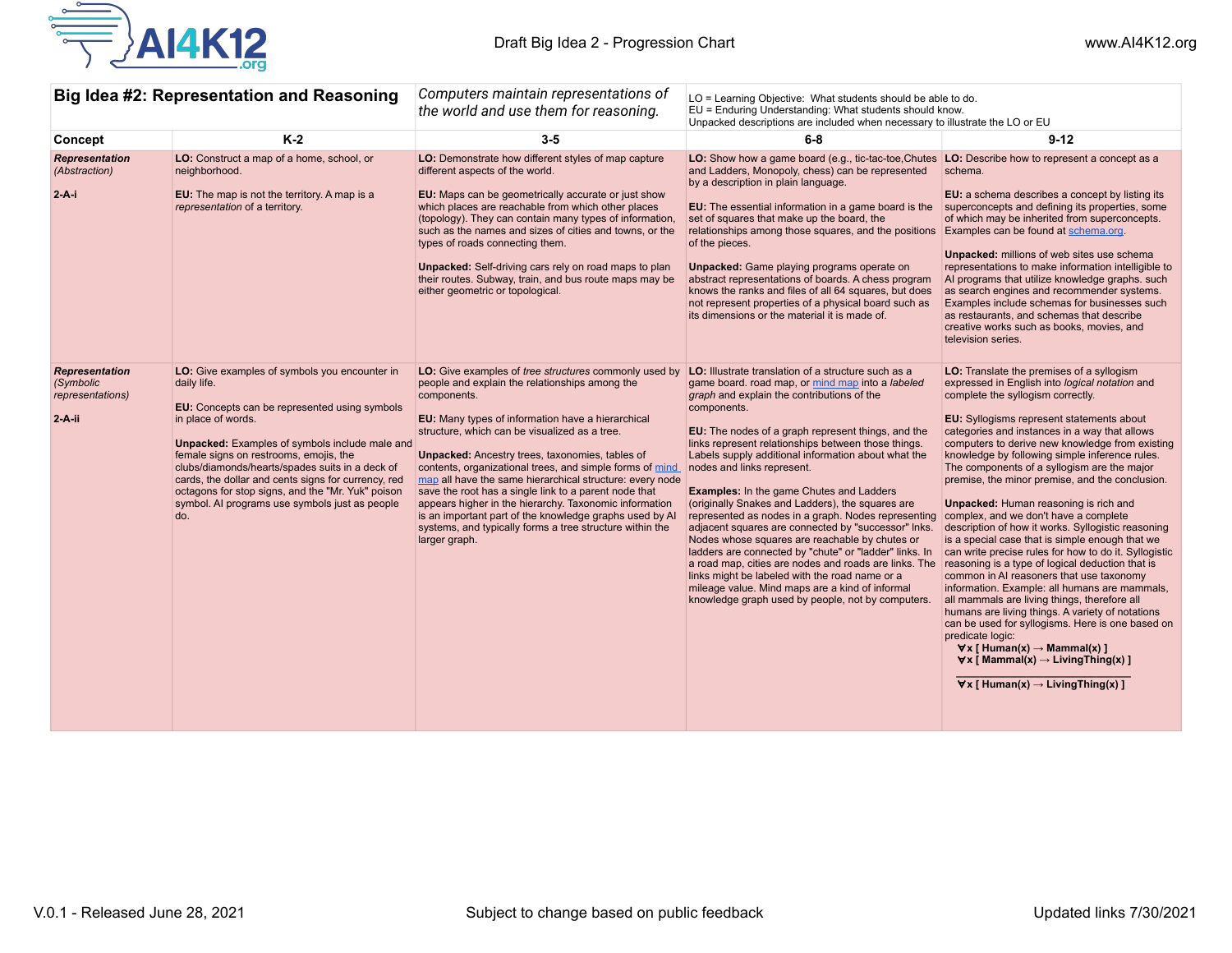

| Big Idea #2: Representation and Reasoning              |                                                                                                                                                                                                                                                                                                                                                                                                                                                                                                                                                                                      | Computers maintain representations of<br>the world and use them for reasoning.                                                                                                                                                                                                                                                                                                                                                                                                                                                                                                                                                                                                                                                                                                                                                                                                                                                                                          | LO = Learning Objective: What students should be able to do.<br>EU = Enduring Understanding: What students should know.<br>Unpacked descriptions are included when necessary to illustrate the LO or EU                                                                                                                                                                                                                                                                                                                                                                                                                                                                                                                                                                                                                                                                          |                                                                                                                                                                                                                                                                                                                                                                                                                                                                                                                                                                                                         |
|--------------------------------------------------------|--------------------------------------------------------------------------------------------------------------------------------------------------------------------------------------------------------------------------------------------------------------------------------------------------------------------------------------------------------------------------------------------------------------------------------------------------------------------------------------------------------------------------------------------------------------------------------------|-------------------------------------------------------------------------------------------------------------------------------------------------------------------------------------------------------------------------------------------------------------------------------------------------------------------------------------------------------------------------------------------------------------------------------------------------------------------------------------------------------------------------------------------------------------------------------------------------------------------------------------------------------------------------------------------------------------------------------------------------------------------------------------------------------------------------------------------------------------------------------------------------------------------------------------------------------------------------|----------------------------------------------------------------------------------------------------------------------------------------------------------------------------------------------------------------------------------------------------------------------------------------------------------------------------------------------------------------------------------------------------------------------------------------------------------------------------------------------------------------------------------------------------------------------------------------------------------------------------------------------------------------------------------------------------------------------------------------------------------------------------------------------------------------------------------------------------------------------------------|---------------------------------------------------------------------------------------------------------------------------------------------------------------------------------------------------------------------------------------------------------------------------------------------------------------------------------------------------------------------------------------------------------------------------------------------------------------------------------------------------------------------------------------------------------------------------------------------------------|
| Concept                                                | $K-2$                                                                                                                                                                                                                                                                                                                                                                                                                                                                                                                                                                                | $3-5$                                                                                                                                                                                                                                                                                                                                                                                                                                                                                                                                                                                                                                                                                                                                                                                                                                                                                                                                                                   | $6 - 8$                                                                                                                                                                                                                                                                                                                                                                                                                                                                                                                                                                                                                                                                                                                                                                                                                                                                          | $9 - 12$                                                                                                                                                                                                                                                                                                                                                                                                                                                                                                                                                                                                |
| <b>Representation</b><br>(Data structures)<br>2-A-iii  | into sub-branches multiple times, and putting a<br>piece of data at each branch.<br>EU: A tree is a way of organizing information.<br>a branch. For a decision tree, the data would be<br>questions and answers. For an ancestry tree, there<br>would be "mother of" branches and "father of"<br>branches. For a taxonomic tree there would be<br>taxa of increasing specificity, e.g., animals and<br>plants, mammals and reptiles, primates and<br>rodents.<br><b>Guided activity resource:</b> tree drawing exercise.                                                             | LO Draw a tree by repeatedly splitting each branch LO: Describe the parts of a tree and how those parts are<br>related.<br>EU: A tree is a collection of labeled nodes, each of<br>which (save the root) has a link to a parent node above<br>it in the hierarchy. Childless nodes are called leaves or<br>Unpacked: Many types of data could be placed on terminal nodes; those with children are non-terminal<br>nodes.                                                                                                                                                                                                                                                                                                                                                                                                                                                                                                                                               | LO: Describe the parts of a graph and how those<br>parts are related.<br>EU: A graph is a collection of labeled nodes<br>connected by labeled links. Every link has a source<br>node and a target node; every node hast a set of<br>incoming links and a set of outgoing links. Trees are other concepts, e.g., the Restaurant schema<br>a special case of graphs.<br>Unpacked: Graphs in AI are used to represent things<br>such as road maps (where the cities are nodes and<br>the roads are links), mazes, and knowledge graphs. A<br>knowledge graph can represent people, places, and<br>things, and the relationships between them. Mind<br>maps are mostly trees but it is possible to have<br>multiple paths to a node, making the map a graph.<br>Each node is a concept and the links can be labeled<br>with relations between concepts, or they may be<br>unlabeled. | <b>LO:</b> Describe how schemas are used to structure<br>information about people, places, or things in<br>knowledge graphs.<br>EU: A schema specifies the attributes of the<br>concept being described, and its relationships to<br>inherits properties from the FoodEstablishment<br>schema.<br><b>Unpacked:</b> A knowledge graph encodes<br>information about things and the relationships<br>between them. Search engines like Google rely<br>on knowledge graphs to generate knowledge<br>panels in search results. The Restaurant and<br>FoodEstablishment schemas are defined at<br>schema.org. |
| <b>Representation</b><br>(Feature vectors)<br>$2-A-iv$ | LO: Identify the features that make each object in<br>a collection unique, and create a table of features<br>to organize the objects.<br>EU: Objects can be described in terms of the<br>features they possess.<br><b>Unpacked:</b> This could be as simple as Legos<br>bricks of different shapes, sizes, and colors, or<br>features that distinguish different types of animals:<br>cats, dogs, chickens, goldfish, penguins, etc., e.g.,<br>does it have fur, does it fly, etc. Another option is<br>features that describe face emojis indicating<br>different emotional states. | LO: Construct a feature vector representation for a set of<br>objects and show how similar objects are close together<br>in feature space.<br>EU: Recommender systems represent things like<br>movies, books, consumer products. or social media<br>posts using feature vectors.<br><b>Unpacked:</b> Feature vectors represent concepts as<br>sequences of numbers. The distance between two<br>feature vectors can be measured by counting the<br>number of positions at which they disagree, so similar<br>objects lie closer together in feature space. Feature<br>vectors can be constructed by hand, but they can also be<br>constructed automatically using machine learning.<br><b>Example:</b> in the Pasta Land exercise students develop a<br>discrimination tree for recognizing different types of<br>pasta. The questions that make up the nodes of the tree<br>can provide the features for a binary feature vector<br>representation of the pasta types. | LO: Explain how word embeddings (which are feature LO: Describe how a transformer network<br>vectors) represent words as sequences of numbers.<br>EU: Word embeddings are a key part of neural<br>natural language processing, including machine<br>translation (e.g., Google Translate) and text<br>generation systems (BERT, GPT3, etc.)<br><b>Unpacked:</b> Each word is a point in a feature space<br>with many dimensions, organized so that words with<br>similar meanings are close to each other in the<br>feature space. See this Word2VecDemo.                                                                                                                                                                                                                                                                                                                         | operates.<br>EU: Transformer networks map sequences of<br>input words to sequences of output words, where<br>words are represented as feature vectors.<br><b>Unpacked: Neural network natural language</b><br>processing applications such as machine<br>translation or question answering are driven by<br>word embedding representations, which are<br>feature vectors. Words are fed in one vector at a<br>time, and the network delivers its output one<br>vector at a time.<br>Activity: https://app.inferkit.com/demo                                                                             |
|                                                        |                                                                                                                                                                                                                                                                                                                                                                                                                                                                                                                                                                                      |                                                                                                                                                                                                                                                                                                                                                                                                                                                                                                                                                                                                                                                                                                                                                                                                                                                                                                                                                                         |                                                                                                                                                                                                                                                                                                                                                                                                                                                                                                                                                                                                                                                                                                                                                                                                                                                                                  |                                                                                                                                                                                                                                                                                                                                                                                                                                                                                                                                                                                                         |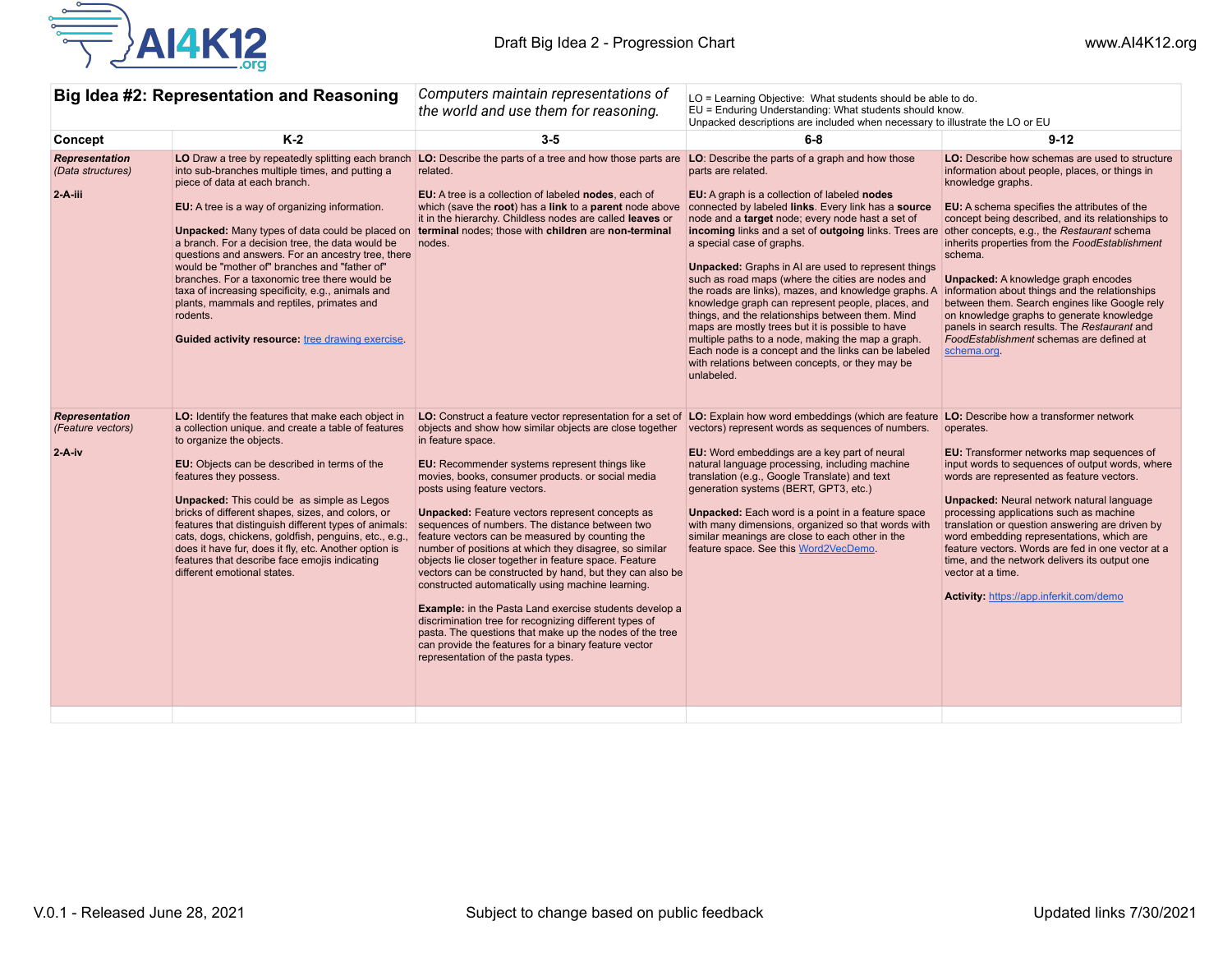

|                                                          | Big Idea #2: Representation and Reasoning                                                                                                                                                                                                                                                                                                                                                                                                                                                                                            | Computers maintain representations of<br>the world and use them for reasoning.                                                                                                                                                                                                                                                                                                                                                                                                                                                                                                                                                                                                                                                                                                                                                                                          | LO = Learning Objective: What students should be able to do.<br>EU = Enduring Understanding: What students should know.<br>Unpacked descriptions are included when necessary to illustrate the LO or EU                                                                                                                                                                                                                                                                                                                                                                                                                                                                                                                                                                                                                                                                                                                                              |                                                                                                                                                                                                                                                                                                                                                                                                                                                                                                                                                                                                                                                                                                                                                                                                                                                                                                                                                                                                                                                                                                                                                                                                           |
|----------------------------------------------------------|--------------------------------------------------------------------------------------------------------------------------------------------------------------------------------------------------------------------------------------------------------------------------------------------------------------------------------------------------------------------------------------------------------------------------------------------------------------------------------------------------------------------------------------|-------------------------------------------------------------------------------------------------------------------------------------------------------------------------------------------------------------------------------------------------------------------------------------------------------------------------------------------------------------------------------------------------------------------------------------------------------------------------------------------------------------------------------------------------------------------------------------------------------------------------------------------------------------------------------------------------------------------------------------------------------------------------------------------------------------------------------------------------------------------------|------------------------------------------------------------------------------------------------------------------------------------------------------------------------------------------------------------------------------------------------------------------------------------------------------------------------------------------------------------------------------------------------------------------------------------------------------------------------------------------------------------------------------------------------------------------------------------------------------------------------------------------------------------------------------------------------------------------------------------------------------------------------------------------------------------------------------------------------------------------------------------------------------------------------------------------------------|-----------------------------------------------------------------------------------------------------------------------------------------------------------------------------------------------------------------------------------------------------------------------------------------------------------------------------------------------------------------------------------------------------------------------------------------------------------------------------------------------------------------------------------------------------------------------------------------------------------------------------------------------------------------------------------------------------------------------------------------------------------------------------------------------------------------------------------------------------------------------------------------------------------------------------------------------------------------------------------------------------------------------------------------------------------------------------------------------------------------------------------------------------------------------------------------------------------|
| Concept                                                  | $K-2$                                                                                                                                                                                                                                                                                                                                                                                                                                                                                                                                | $3-5$                                                                                                                                                                                                                                                                                                                                                                                                                                                                                                                                                                                                                                                                                                                                                                                                                                                                   | $6 - 8$                                                                                                                                                                                                                                                                                                                                                                                                                                                                                                                                                                                                                                                                                                                                                                                                                                                                                                                                              | $9 - 12$                                                                                                                                                                                                                                                                                                                                                                                                                                                                                                                                                                                                                                                                                                                                                                                                                                                                                                                                                                                                                                                                                                                                                                                                  |
| Search<br>(State spaces and<br>operators)<br>$2 - B - i$ | LO: Illustrate a next possible state in the game of<br>tic-tac-toe given a starting state.<br>EU: A game such as tic-tac-toe can be described<br>as a sequence of states, where each move<br>transitions from a state to a successor state.<br>Unpacked: Each state should be drawn as a<br>separate tic-tac-toe board. Answers may vary<br>depending on which move the student chooses to<br>make.<br><b>Resource:</b> online tic-tac-toe games: https:<br>//playtictactoe.org/ or https://www.coolmathgames.<br>com/0-tic-tac-toe  | LO: Illustrate how a computer can represent the playing<br>of a game such as tic-tac-toe or nim by drawing the<br>linear sequence of board positions produced by the<br>players' moves.<br>EU: Computers play games and solve puzzles by<br>creating a sequence of states (board positions)<br>connected by legal moves, using an algorithm to choose<br>their next move at each step.<br>Unpacked: The state space (or search space) of a game problem is the set of all paths originating from the<br>is the set of all board states reachable from the start<br>state (illustration), and the operators are the set of<br>possible moves a player can make that adhere to the<br>rules of the game. A particular game (linear sequence of<br>board positions: illustration) is one path through this state node at the end. Legal moves add a node that is<br>space. | LO: Illustrate how a computer can solve a maze, find<br>a route on a map, or reason about concepts in a<br>knowledge graph by drawing a search tree.<br>EU: Computers solve mazes, find driving routes, and<br>reason about concepts in knowledge graphs using<br>graph search algorithms, which construct search<br>trees.<br><b>Unpacked:</b> The search space of a graph search<br>designated start node of the graph. The operators<br>used for solving a maze move one node north, south,<br>east, or west. In the more general case of graph<br>search the operators extend a path by adding a new<br>reachable by a direct link in the graph. Legal states<br>are those reachable by a sequence of legal moves.<br><b>Example:</b> to determine whether a kangaroo is a<br>mammal, we search for a path in the knowledge<br>graph from the "kangaroo" node to the "mammal"<br>node that is comprised of "is-a" links. Quick intro<br>article. | LO: Identify types of real-world problems that are<br>search problems and describe their states and<br>operators.<br><b>EU:</b> Computers can solve many types of problems<br>using search techniques if the problem can be<br>described in terms of finding a path from a start<br>state to a goal state.<br><b>Unpacked:</b> Examples include task planning<br>problems, scheduling problems, and resource<br>allocation problems. A search algorithm<br>determines which operators to apply, in which<br>order. Finding a sequence of legal moves<br>(operators) to reach a goal state can be used<br>even with problems whose solution is not a<br>sequence. For example, if the problem is to pack<br>a collection of objects of various sizes into a set of<br>containers with various capacities, a solution is an<br>assignment of objects to containers such that no<br>container is overfilled and no object is left out.<br>This can be formulated as a search problem<br>where an operator places one object in a<br>container that can hold it, and a goal state has all<br>objects placed. For this type of problem, the<br>sequence in which the operators are applied does<br>not matter. |
| Search<br>(Combinatorial search)<br>$2-B-ii$             | LO: Draw a simple search tree to illustrate two<br>possible choices of moves by drawing two different<br>successor states to a given tic-tac-toe-game board<br>state, forming a tree.<br>EU: A computer must make choices when playing<br>games, in the same way that humans do.<br>Unpacked: Students will draw a three-node tree,<br>with the starting game state as the root, and two<br>branches descending from the root showing<br>alternative moves. The starting state need not be<br>the empty board. <b>Illustration</b> . | LO: Given a state of a game such as tic-tac-toe or nim,<br>draw a search tree showing all possible next moves and<br>their resulting states, and pick the best next move.<br><b>EU:</b> Computer game playing programs may construct<br>search trees to decide on their next move.<br><b>Unpacked:</b> Search trees are a way of systematically<br>exploring all possible moves in a game. (Illustration.) The the current level of the search tree are expanded, one tree; writing code is appropriate for advanced<br>state space of a game is the set of all board states<br>reachable from the start state, and the operators are the<br>set of possible moves a player can make that adhere to<br>the rules of the game.                                                                                                                                           | LO: Model the process of solving a graph search<br>problem using breadth-first search to draw a search<br>tree.<br><b>EU:</b> Breadth-first search can be used to solve<br>problems that involve reasoning about graphs.<br><b>Unpacked:</b> In breadth-first search, all the nodes at<br>at a time, to generate the next level. Then the next<br>level is expanded, and the process continues until the shallow solutions quickly if they exist, but requires<br>goal is reached. Given a graph of friendship relations,<br>determining whether two people have a friend in<br>common is a graph search problem. Another graph<br>search problem is determining the degree of<br>separation of two people, as in "six degrees of Kevin<br>Bacon".                                                                                                                                                                                                   | LO: Illustrate breadth-first, depth-first, and best-<br>first search algorithms to grow a search tree for a<br>graph search problem.<br>EU: There are multiple algorithms for generating a<br>search tree, each with its own advantages.<br><b>Unpacked:</b> Illustration is done by drawing the<br>students (AP CSA). Breadth-first search finds<br>lots of memory. Depth-first search is better than<br>breadth-first for cases where the number of nodes<br>at each level grows exponentially, because it uses<br>less memory. Best-first search can find optimal<br>(least cost) solutions given an accurate measure<br>of solution "cost", such as total distance on a road<br>map, while the solutions found by breadth-first<br>and depth-first search are not guaranteed to be<br>optimal because they don't pay attention to cost.                                                                                                                                                                                                                                                                                                                                                               |